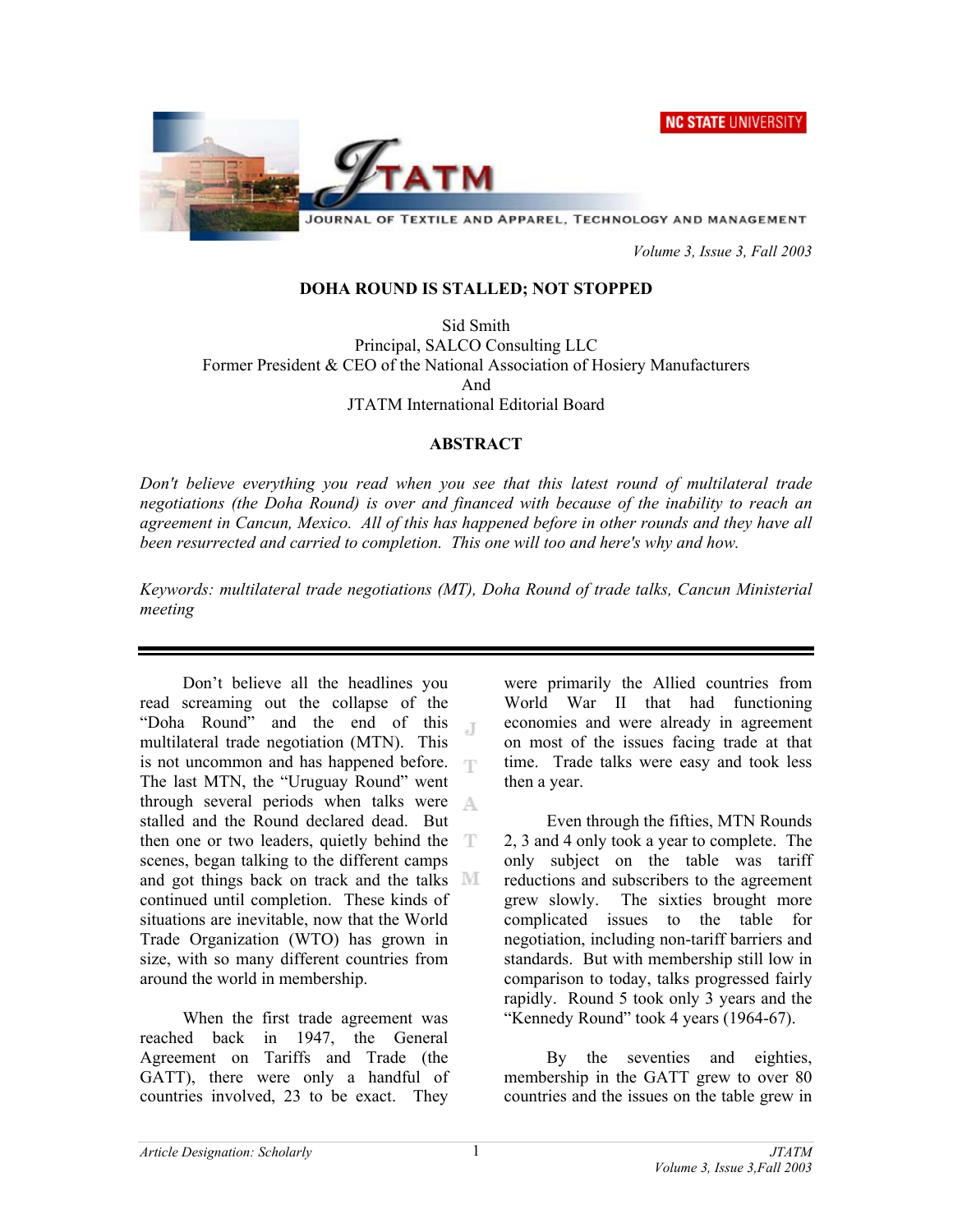complexity. The "Tokyo Round" went from 1973 to 1979, and the last round, the "Uruguay Round" took 8 years, from 1986 until 1993, to reach an agreement.

Today, with more than 140 countries in the WTO, the range in economic clout, and economic need, within the membership has never been wider. The agendas from one camp to the next are now almost polar opposites. The undeveloped countries have one agenda based on agriculture and low skilled industries; the developing countries, like China, have another agenda, based on trying to move their economies to fully industrialized status; and the developed countries, like the United States, Europe, Japan and others want to deal with issues concerning services, banking, intellectual property rights and currency manipulations, all complicated issues that get hung up on simpler issues that are so important to the developing countries. And now that there are a larger number of member countries in each camp, they are able to organize themselves and come to the table with more clout as a group. An article in the September 16<sup>th</sup> issue of *The Globe and Mail* noted that Canadian Trade Minister Pierre Pettigrew attributed the current collapse of talks to a "clash of cultures between the newer arrivals to the WTO and the older countries that have been talking all the way T back to the (General Agreement on Tariffs and Trade) founding in…the 1940's." It's A, no wonder multilateral trade talks are more difficult and complicated and therefore take œ longer.

NΓ While the collapse of the talks in Cancun, Mexico are being hailed as a victory by many of the developing countries, they may soon find that winning a battle does not mean you've won the war. The developed countries will continue on with their trade negotiations and economic development and the poor countries may come away from the table with few concessions.

US Trade Representative, Ambassador Robert Zoellick has said all along that the US negotiating strategy is based on a concept known as "competitive liberalization." As explained by the Administration, this is a strategy designed to push forward trade liberalization on multiple fronts, simultaneously. These include bilateral, regional and multilateral efforts. And the US is certainly doing that with recently completed bilateral free trade agreements (FTAs) with Chile and Singapore, and talks ongoing or starting with Morocco, Australia, Bahrain and the Dominican Republic. On the regional front, negotiations on the US-Central American FTA and the Free Trade Area of the Americas (FTAA) continue and talks on an FTA with the Southern African Customs Union are starting up.

So now, with the MTN seemingly stalled, the lesser-developed countries will have to pin their fortunes on these regional and bilateral negotiations, a situation where in the past, they have had far less success. The *Christian Science Monitor* has pointed out that because these smaller economies have traditionally not had a lot of bargaining power in these types of negotiations, these deals have typically favored the industrialized countries. And many of these smaller countries are scared to death of 2005 when all quotas come off of world textile and apparel trade. While they have chaffed over having quotas against them, the quotas also limited market access for countries like China into the major world economies like the US and Europe, and have provided some semblance of guaranteed access for the smaller countries. Now, they are going to have to compete with China and other countries in those developed markets and many are already being displaced. They may soon find that the "Doha Round" is the best and only way to gain entry into the major world markets for other products. This is why agriculture and other sectors are so important to them, but a stubborn, inflexible position at the negotiating table